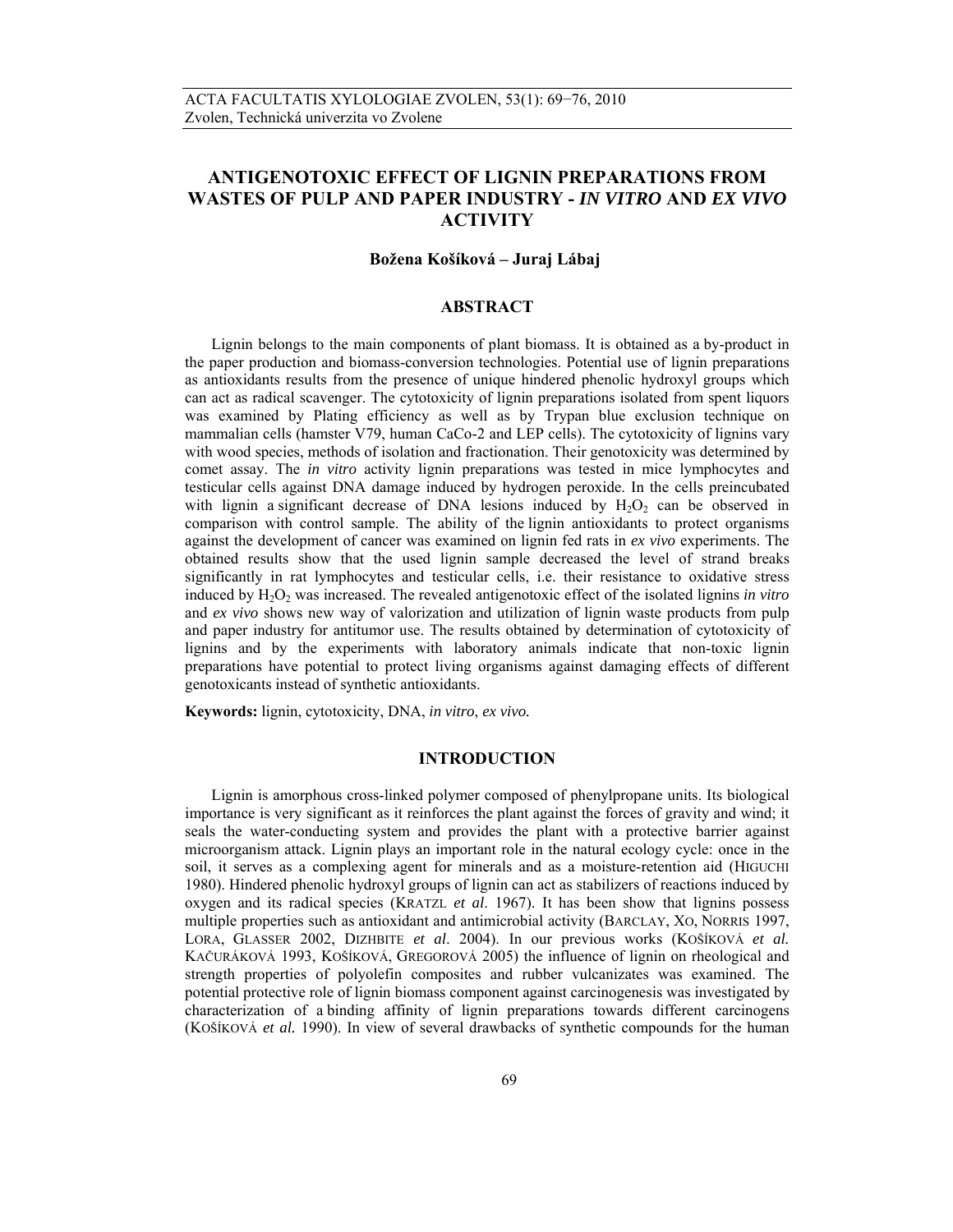organism, the ability of lignin preparations isolated from waste products of wood pulping to protect DNA against oxidative damage was examined in our research mammalian cells and laboratory animals. The protective activity of lignin was tested in vitro, where lignin was added to isolated hepatocytes before treatment with  $H_2O_2$ , and *ex vivo*, where lignin was used as part of diet for experimental rats which served as a source hepatocytes treated after isolation with H<sub>2</sub>O<sub>2</sub>.

## **EXPERIMENTAL**

A series of lignin preparations I-VI with: 15.2; 15.8; 17.1; 16.3; 15.9; 16.1 % OCH<sub>3</sub> and 6.5; 5.8; 6.4; 6.9; 5.7; 6.3 % phenolic OH was obtained by fractionation of spent liquors derived from kraft pulping of softwood. Sulfur free lignin preparation with 19.1 % OCH<sub>3</sub> and 4.3 % phenolic OH was obtained by fractionation of by-products of hardwood prehydrolyzate.

Cell lines: Quasidiploid Chinese hamster V79 cells, lung fibroblasts as well as diploid human LEP cells, lung embryonic fibroblast obtained from The National Institute of Public Health, Prague, Czech Republic were cultured in RPMI 1640 medium (with 25mM HEPES and L-glutamine) supplemented with 10 % fetal calf serum and antibiotics penicillin (100 U/ml), streptomycin (100  $\mu$ g/ml), and kanamycin (100  $\mu$ g/ml). Cells were incubated in plastic Ru-flasks or plastic 4-well and 12-well plates in a  $CO<sub>2</sub>$  incubator at 37 °C.

Plating efficiency test: One hundred V79 cells were plated in one well of 4-well plate (diameter = 3cm) and incubated for 3−4 h. The medium was removed and cells were 2 hour treated with lignin samples  $(25, 50, 100, 200, 400, \mu g/ml)$ . Control cells were kept in a fresh RPMI medium. After treatment, the cells were washed with PBS and then cultivated for 7 days in fresh RPMI medium to estimate cloning efficiency. The percent of plating efficiency of cells was calculated after staining of colonies with methylene blue (1% solution in distilled water).

Trypan blue exclusion technique: The V79 cells as well as LEP cells growing on wells of 12-well plate in monolayers were exposed to different concentration of lignin samples (25, 50, 100, 200 and 400 μg/ml). Control cells were kept in fresh RPMI medium. The number of cells in a control group as well as in treated groups was counted after trypan blue staining (0.4 %). The number of viable cells (%) was determined.

Testicular cells from mice were isolated from mouse testes of sexually mature male Balb/c mice by enzymatic digestion, as described by BRADLEY and DYSART (1985), with some modifications (LÅG *et al.* 1989). The total yield per mouse testes was about 1.5−2 × 10<sup>7</sup> cells with viability greater than 95 %, as measured by trypan blue exclusion. Blood lymphocytes were isolated from fresh heparinized blood taken directly from the heart of male mice by standard gradient technique at a density of  $1.077$  g/ml. The viability of lymphocytes measured by trypan blue exclusion was > 95 %. Testicular cells and lymphocytes isolated from mice were incubated for 2 h with lignin (50  $\mu$ g/ml) while being continuously shaken at 32 °C (testicular cells) or 37 °C (lymphocytes) in complete RPMI medium. The level of DNA strand breaks was measured using single-cell electrophoresis, i.e., comet assay. The comet assay is based on the ability of DNA strand breaks for strands to migrate in a weak electric field in the direction of the anode, giving the nucleolus the appearance of the tail of a comet when visualized by fluorescence microscopy.

In the experiments with cells isolated from Balb/c mice, lignin was dissolved in 100 % DMSO (10mg/ml) and diluted in complete RPMI 1640 medium (final lignin concentration – 50 μg/ml) shortly before use. Hydrogen peroxide,  $H_2O_2$  (Chemické závody Sokolov, Czech Republic), was diluted in phosphate-buffered saline (PBS,  $Ca^{2+}$  and  $Mg^{2+}$  free) to final concentrations of 50, 75, 100, 200, and 400 μmol/l 1 minute before use and kept at 4 ºC. This stock solution was diluted shortly before use in PBS buffer to the final concentration of  $3.125 \times 10^{-5}$  mol/l and kept at 4 °C.

The male Sprague-Dowley rats obtained from ANLAB, Czech Republic were housed two per cage under standard environmental conditions ( $22 \pm 2$ °C,  $55 \pm 5$  % relative humidity, and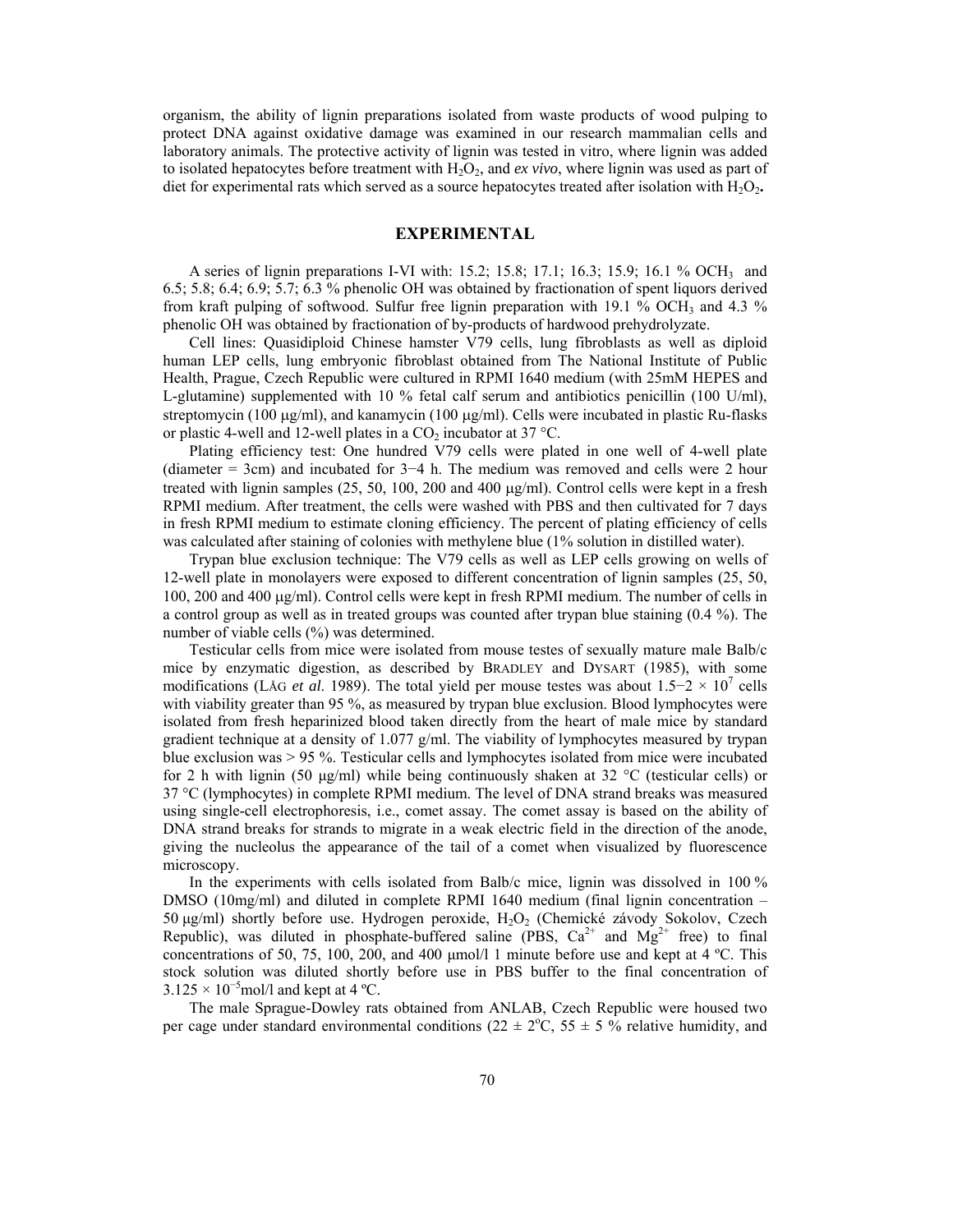lights on from 06:00 to 18:00) insolid plastic cages on hardwood bedding. The rats were fed daily by a standard diet or a lignin-supplement diet (10g/100g body wt/day) for 21 days. All experiments were carried out in triplicate. Rat primary hepatocytes were isolated from rats using an *in situ* two-step collagenase perfusion technique as described by MICHALOPOULOS *et al*. (1982).

## **RESULTS AND DISCUSSION**

The use of lignin has been receiving increase attention because of some advantages, such as its antioxidative nature and relative availability as by-product in the paper industry approximately  $50 \times 10^6$  t of technical lignins per year (GLASSER 1981). Therefore in our experiments, a series of lignin preparations derived from softwood kraft pulping was investigated for possible application as natural polymeric antioxidants. At the first these lignins were examined with the respect to their cytotoxicity on hamster cells V79 and human LEP cells by Plating efficiency test and Trypan blue exclusion technique for prospective application as natural antioxidants. The obtained results are summarized in Figures 1–3.

Figures 1**−**3 represent the results from experiments in which we tried to find some non-toxic or mildly toxic concentration of lignin samples. Influence of 2 h incubation of cells with lignin  $(0, 25, 50, 100, 200, 400 \mu g/ml)$  was assayed by the Plating efficiency test in hamster V79 cells and by the Trypan blue exclusion technique in hamster V79 cells as well as in human LEP cells. Although it is assumed that in the plating efficiency test, one visible colony outgrows from each surviving cell, the Trypan blue exclusion technique is an indicator of cell death, membrane lysis, and significant uptake of vital dye (Trypan blue). After 2-h incubation with different concentration of lignin, V79 cells as well as LEP cells manifest a dose-dependent decrease in number of colonies and number of viable cells at concentration higher than 50  $\mu$ g/ml.



**Fig. 1 Percentage of viable hamster V79 cells after treatment with lignin evaluated by the Plating efficiency test. Rhomb – Lignin I, square – Lignin II, triangle – Lignin III, cross – Lignin IV, star – Lignin V and circle – Lignin VI.** 

**Obr. 1 Percento vyrastených kolónií škrečacích V79 buniek po spracovaní s lignínom stanovené PE (Plating efficiency) testom. Kosoštvorec – Lignín I, štvorec – Lignín II, trojuholník – Lignín III, krížik – Lignín IV, hviezdička – Lignín V a kruh – Lignín VI.**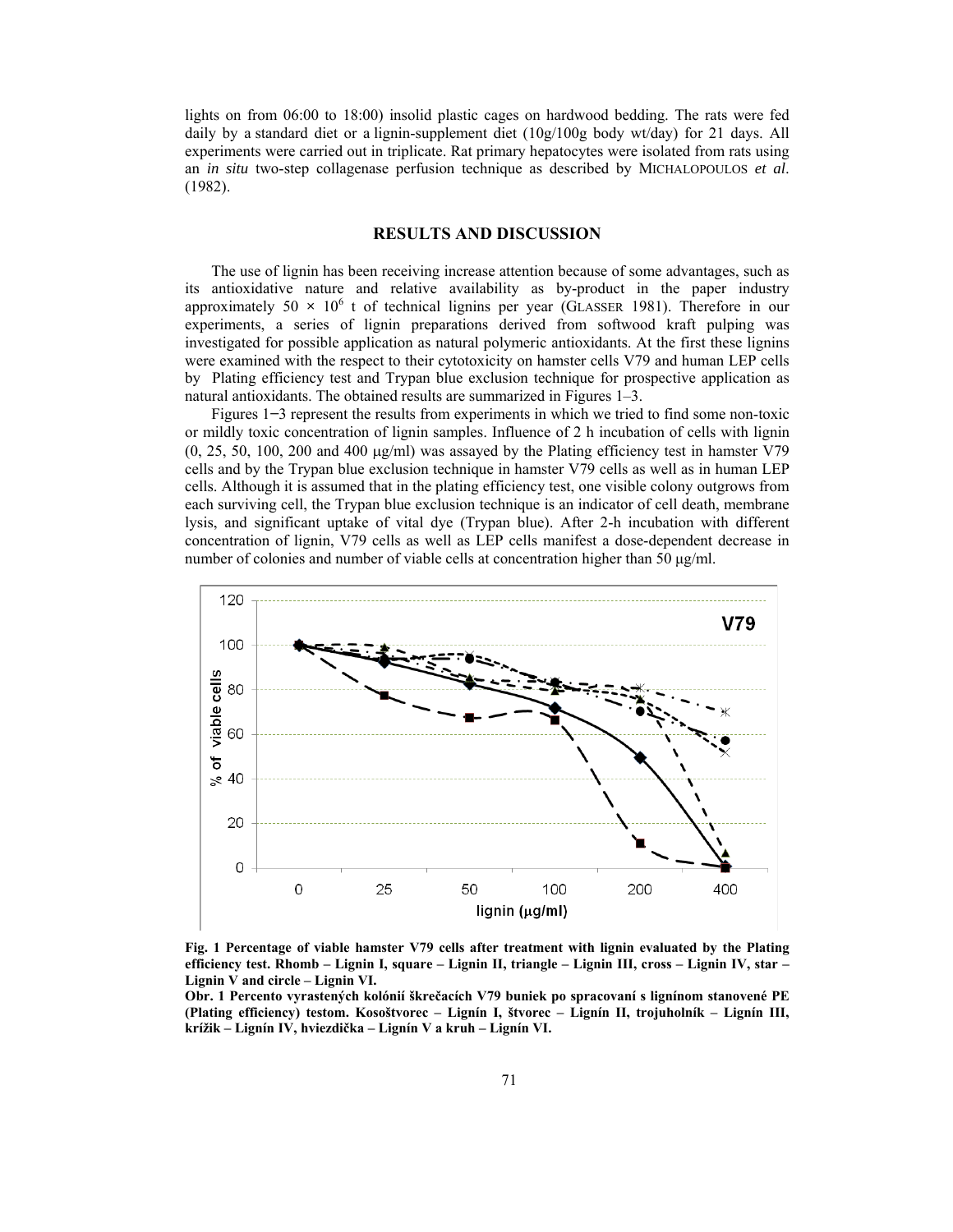

**Fig. 2 Percentage of viable hamster V79 cells after treatment with lignin evaluated by the Trypan blue exclusion technique. Rhomb – Lignin I, square – Lignin II, triangle – Lignin III, cross – Lignin IV, star – Lignin V and circle – Lignin VI.** 

**Obr. 2 Percento živých škrečacích V79 buniek po spracovaní s lignínom stanovené TBET (Trypan blue exclusion technique) testom. Kosoštvorec – Lignín I, štvorec – Lignín II, trojuholník – Lignín III, krížik – Lignín IV, hviezdička – Lignín V a kruh – Lignín VI.** 



**Fig. 3 Percentage of viable human LEP cells after treatment with lignin evaluated by the Trypan blue exclusion technique. Rhomb – Lignin I, square – Lignin II, triangle – Lignin III, cross – Lignin IV, star – Lignin V and circle – Lignin VI.** 

**Obr. 3 Percento živých ľudských embrionálnych pľúcnych buniek po spracovaní s lignínom stanovené TBET (Trypan blue exclusion technique) testom. Kosoštvorec – Lignín I, štvorec – Lignín II, trojuholník – Lignín III, krížik – Lignín IV, hviezdička – Lignín V a kruh – Lignín VI.** 

Using the Plating efficiency test in V79 cells it was observed, that the most toxic lignin samples are lignins I, II and at the highest concentration the lignin III as well in comparison with lignin IV**−**VI. Using the Trypan blue exclusion technique it was observed similar outcomes in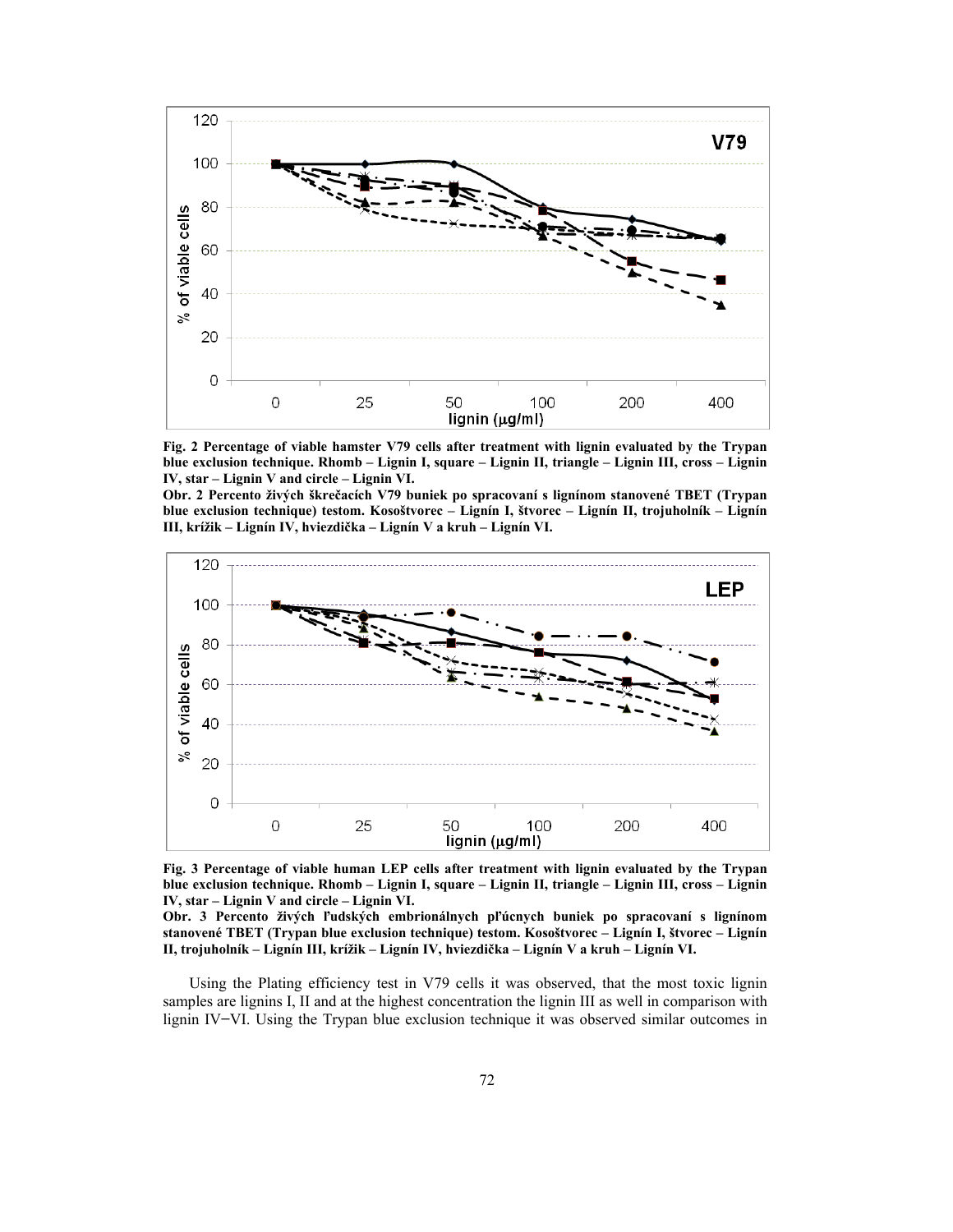both cell lines. Less than 80 % of viable V79 cells as well as LEP cells were observed at concentration higher than 100 μg/ml of all lignin samples using both, the Plating efficiency test and the Trypan blue exclusion technique. The non-toxic lignin preparations IV–VI have potential for application as natural human diet additives.

The ability of lignin preparation derived from beech wood prehydrolysis to protect organisms against the development of cancer was examined on the cells isolated from mice in *in vitro* experiments. Figure 4 represents the results of lignin characterization with the respect to its cytotoxicity on human carcinoma CaCo-2 cells. Influence of 2 h incubation with various concentration of lignin was assayed by Trypan blue exclusion technique. The obtained results show that CaCo-2 cells decreased in the number of viable cells at concentrations higher than 50 μg/ml. Therefore 2h preincubation of all isolated cells with 50 μg/ml was used in further experiments. The determination of genotoxicity of lignin tested by the comet assay confirmed that incubation of cells with lignin has no genotoxic effects.

The protective effect of this lignin preparation towards damage of deoxyribonucleic acid (DNA) *in vitro* generated by hydrogen peroxide on mice lymphocytes and testicular cells was examined. Figure 5 presents the level of direct DNA strand breaks in  $H_2O_2$ -treated testicular cells and the level of  $H_2O_2$ -induced DNA strand breaks in cells preincubated for 2h with 50 μg/ml of lignin. In cells preincubated with lignin a significant decrease of DNA lesions induced by  $H_2O_2$  can be observed in comparison with control sample. Figure 6 shows that lymphocytes were more sensitive to the effect of hydrogen peroxide than testicular cells. The obtained results confirm that lignin-pretreatment decreased the level of DNA strand breaks in mice testicular cells and lymphocytes, i.e., the resistance of testicular cells and lymphocytes to oxidative stress induced by hydrogen peroxide was increased.



**Fig. 4 Percentage of viable cells after treatment with lignin evaluated by the Trypan blue exclusion technique in human CaCo-2 cells. Values represent the mean of 3 independent experiments. Statistical in significance as follows: \*P < 0.05, \*\*P < 0.01, and \*\*\*P < 0.001.** 

**Obr. 4 Percento živých ľudských karcinogénnych buniek CaCo-2 po spracovaní s lignínom stanovené TBET (Trypan blue exclusion technique) testom. Uvedené hodnoty reprezentujú priemer 3 nezávislých experimentov. Štatistická významnosť je nasledovná: \*ρ < 0.05, \*\*ρ < 0.01, and \*\*\***  $\rho$  < 0.001.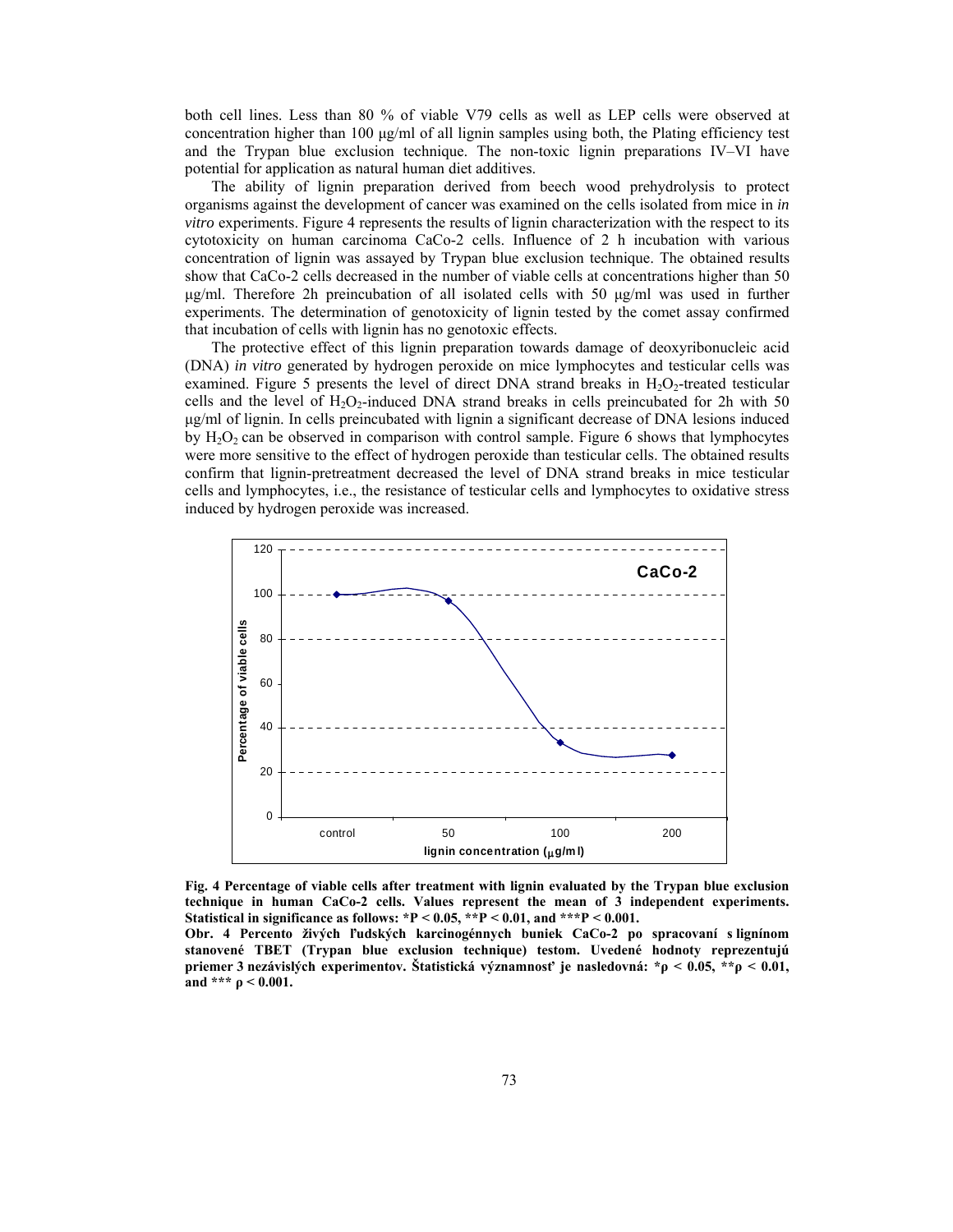

Fig. 5 Decrease in H<sub>2</sub>O<sub>2</sub>-induced DNA damage in testicular cells from mice by lignin. Values **represent the mean of 3 independent experiments. Statistical in significance as follows: \*P < 0.05, \*\*P < 0.01, and \*\*\*P < 0.001.** 

**Obr. 5 Redukcia oxidačného poškodenia DNA v testikulárnych bunkách izolovaných z myší účinkom lignínu. Uvedené hodnoty reprezentujú priemer 3 nezávislých experimentov. Štatistická významnosť je nasledovná: \*ρ < 0.05, \*\*ρ < 0.01, and \*\*\* ρ < 0.001.** 



Fig. 6 Decrease in H<sub>2</sub>O<sub>2</sub>-induced DNA damage in lymphocytes from mice by lignin. Values represent **the mean of 3 independent experiments. Statistical in significance as follows: \*P < 0.05, \*\*P < 0.01, and \*\*\*P < 0.001.** 

**Obr. 6 Redukcia oxidačného poškodenia DNA v lymfocytoch izolovaných z myší účinkom lignínu. Uvedené hodnoty reprezentujú priemer 3 nezávislých experimentov. Štatistická významnosť je nasledovná: \*ρ < 0.05, \*\*ρ < 0.01, and \*\*\* ρ < 0.001.** 

Protective activity of lignin against DNA lesions induced in rats fed by diet containing lignin was examined *in vitro* and *ex vivo.* Freshly isolated rat hepatocytes are an excellent model for the screening of genotoxicants as well as the investigation of protective effects of different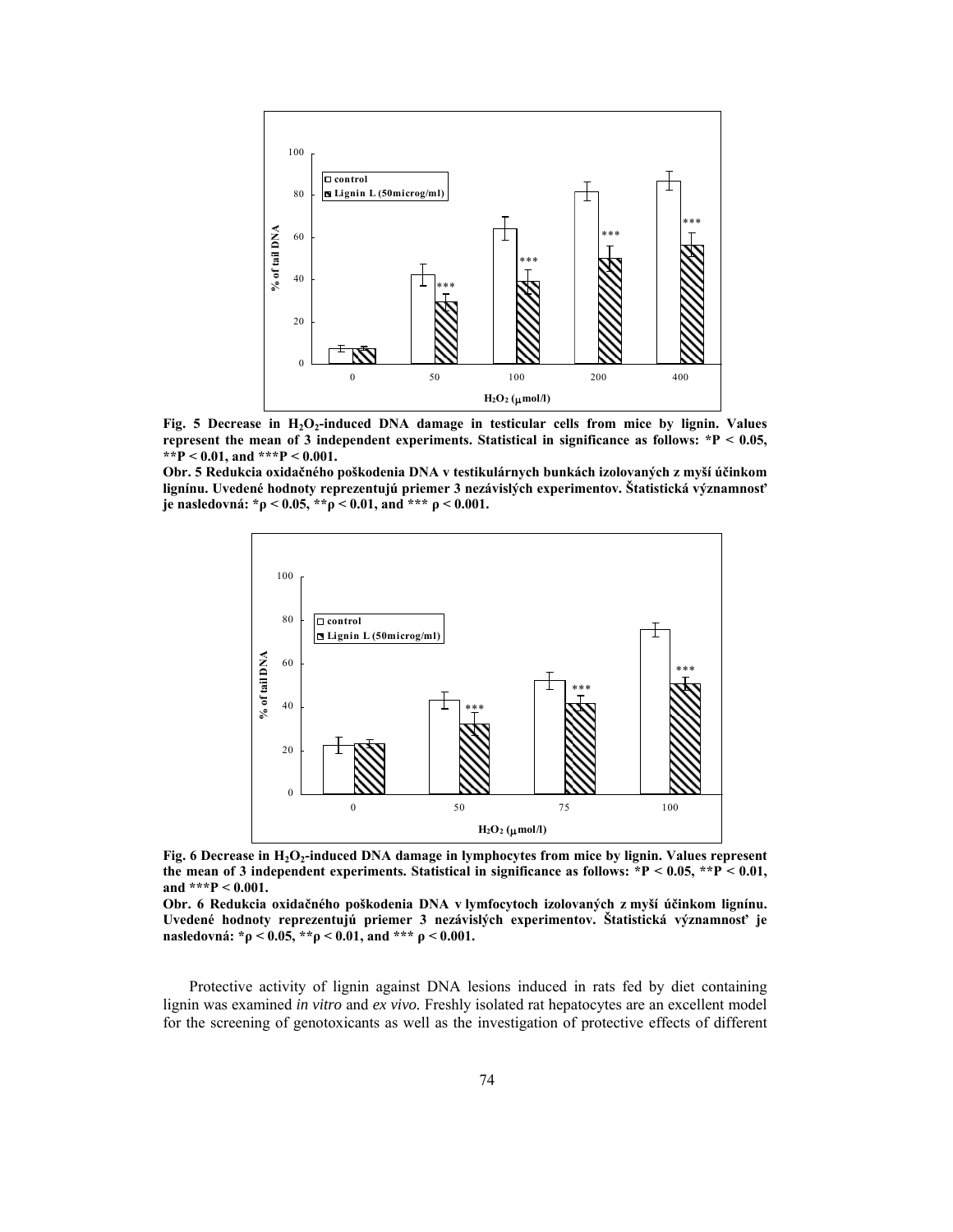antioxidants. They maintain complete metabolic competence for bioactivation and degradation of xenobiotics. In *in vitro* experiments, freshly isolated hepatocytes were incubated with lignin for 2 h and after incubation the cells were subsequently treated with  $H_2O_2$ . In *ex vivo* experiments hepatocytes were isolated from rats fed a standard diet (without lignin) and rats fed a diet containing 8 wt% lignin.

Figure 7 shows that the level of single strand DNA breaks increased proportionally with increasing concentration of  $H_2O_2$  in all types of hepatocytes studied; however, the level of DNA breaks was significantly lower in hepatocytes pre-incubated with lignin either *in vitro* or *ex vivo*. In *ex vivo* experiments, the cells were exposed to the same model genotoxin after isolation from rats fed lignin supplemented diet. Figure 7 represents the lignin-stimulated reduction of direct DNA strand breaks induced by hydrogen peroxide (0, 200, and 400 μmol/l) in primary hepatocytes. As it is evident, lignin caused a significant decrease of hydrogen peroxide-induced DNA strand breaks both in *in vitro* conditions and in *ex vivo* conditions, i.e., when given to Sprague-Dawley rats in diet.

The mechanisms of the protective effect of lignin have not been elucidated (clearly antioxidant effects do not explain everything). Based on recent literature data (BEGUM 2004) lignin is partially digested in gut microflora in lignans, which can diffuse into cells and so decrease oxidative damage DNA.



**Fig. 7 Influence of preincubation of rat hepatocytes with lignin on the level of DNA strand breaks induced by hydrogen peroxide** *in vitro***. Effect of dietary intake of 8% lignin on the level of DNA strand breaks induced in rat hepatocytes by hydrogen peroxide** *ex vivo.* **Data represent the mean of 3 independent experiments (with 5 parallels each) ± standard deviation. Statistical significance (by** *t*  **test): \*\*p** *<* **0.01, \*\*\*p** *<* **0.001.** 

**Obr.7 Vplyv predspracovania hepatocytov izolovaných z potkanov s lignínom na redukciu poškodenia DNA indukovaného peroxidom vodíka** *in vitro.* **Vplyv prídavku lignínu do potravy pre potkany na redukciu poškodenia DNA indukovaného peroxidom vodíka** *ex vivo***.** 

## **CONCLUSION**

The observed reduction of  $H_2O_2$ -induced DNA lesion in animals consuming a lignincontaining diet is very promising for medical applications. The revealed reduction of DNA breaks by lignin indicates that it belongs to the micronutrients which can decrease the risk of cancer development. The results obtained by the Plating efficiency test and Trypan blue exclusion technique showed that non-toxic kraft lignin preparations isolated from wastes of pulp